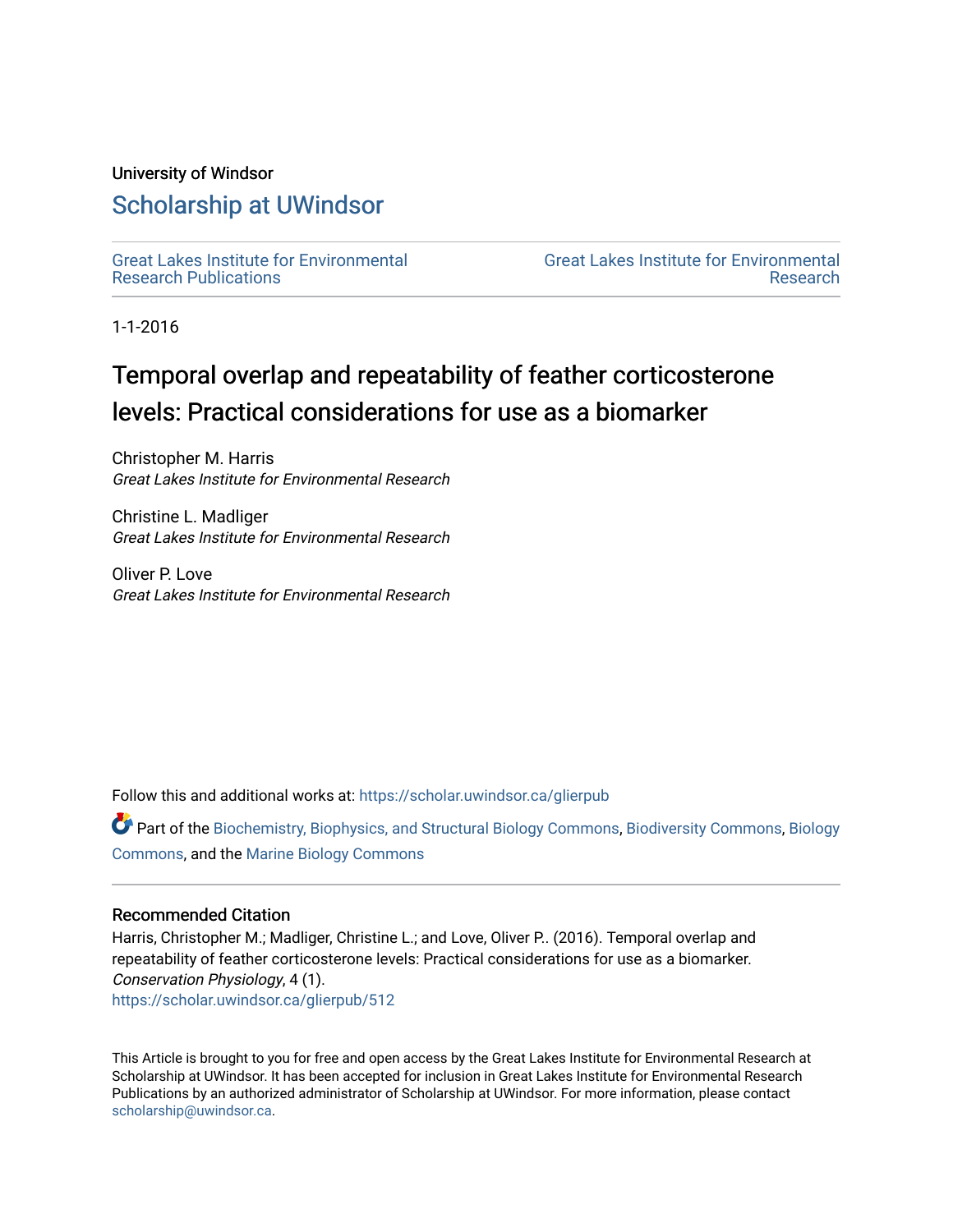



**Toolbox** 

# Temporal overlap and repeatability of feather corticosterone levels: practical considerations for use as a biomarker

Christopher M. Harris\*, Christine L. Madliger and Oliver P. Love

Department of Biological Sciences and the Great Lakes Institute for Environmental Research (GLIER), University of Windsor, Windsor, Ontario, Canada N9B 3P4

..............................................................................................................................................................

\*Corresponding author: 401 Sunset Avenue, Great Lakes Institute for Environmental Research, University of Windsor, Windsor, Ontario, Canada N9B 3P4. Tel: +1 519 253 3000 ext. 4754. Email: harris2c@uwindsor.ca

The measurement of corticosterone (CORT) levels in feathers has recently become an appealing tool for the conservation toolbox, potentially providing a non-invasive, integrated measure of stress activity throughout the time of feather growth. However, because the mechanism of CORT deposition, storage and stability in feathers is not fully understood, it is unclear how reliable this measure may be, especially when there is an extended interval between growth and feather collection. We compared CORT levels of naturally grown feathers from tree swallows (Tachycineta bicolor) that were moulted and regrown concurrently and therefore expected to have similar CORT levels. Specifically, we compared the same feather from the left and right wing (moulted symmetrically) and different types of feathers (wing, back and tail) expected to have been moulted within the same time period. We found that larger, heavier feathers held more CORT per unit length. In addition, we found a lack of concordance in CORT levels both within the same feather type and between different feather types, even after taking into account differences in feather density. Our results indicate that naturally grown feathers may not consistently provide an indication of stress status. Additionally, conflict in results may arise depending on the feather assayed, and total feather volume may be an important consideration when interpreting feather CORT levels. Future work is necessary to determine explicitly the mechanisms of CORT deposition, the effects of environmental exposure and feather wear on the permanence of the feather CORT signal, and the influence of responses to wild stressors on feather CORT levels, before feather CORT can be implemented effectively as a tool for ecological and conservation applications.

Key words: Biomarker, corticosterone, feather, glucocorticoid, repeatability

Editor: Steven Cooke

Received 9 May 2016; Revised 20 September 2016; Editorial Decision 3 October 2016; accepted 19 October 2016

Cite as: Harris CM, Madliger CL, Love OP (2016) Temporal overlap and repeatability of feather corticosterone levels: practical considerations for use as a biomarker. Conserv Physiol 4(1): cow051; doi:10.1093/conphys/cow051.

..............................................................................................................................................................

## Introduction

The use of physiological measures as biomarkers of environmental change and disturbance in species of conservation importance has been proposed to be a powerful tool for practitioners (Cooke et al.[, 2013](#page-10-0)). To be effective in this capacity, potential measures need to be consistent and reliable indicators of condition or intrinsic state [\(Madliger and](#page-11-0) [Love, 2014](#page-11-0)). Glucocorticoid (GC) activity has been suggested as one such biomarker because of the role of GCs in daily energy balance and in response to acutely stressful events [\(Landys](#page-10-0) et al., 2006; [McEwen and Wing](#page-11-0)field, 2010;

1 © The Author 2016. Published by Oxford University Press and the Society for Experimental Biology.

This is an Open Access article distributed under the terms of the Creative Commons Attribution License [\(http://creativecommons.org/licenses/](http://creativecommons.org/licenses/by/4.0/) [by/4.0/](http://creativecommons.org/licenses/by/4.0/)), which permits unrestricted reuse, distribution, and reproduction in any medium, provided the original work is properly cited.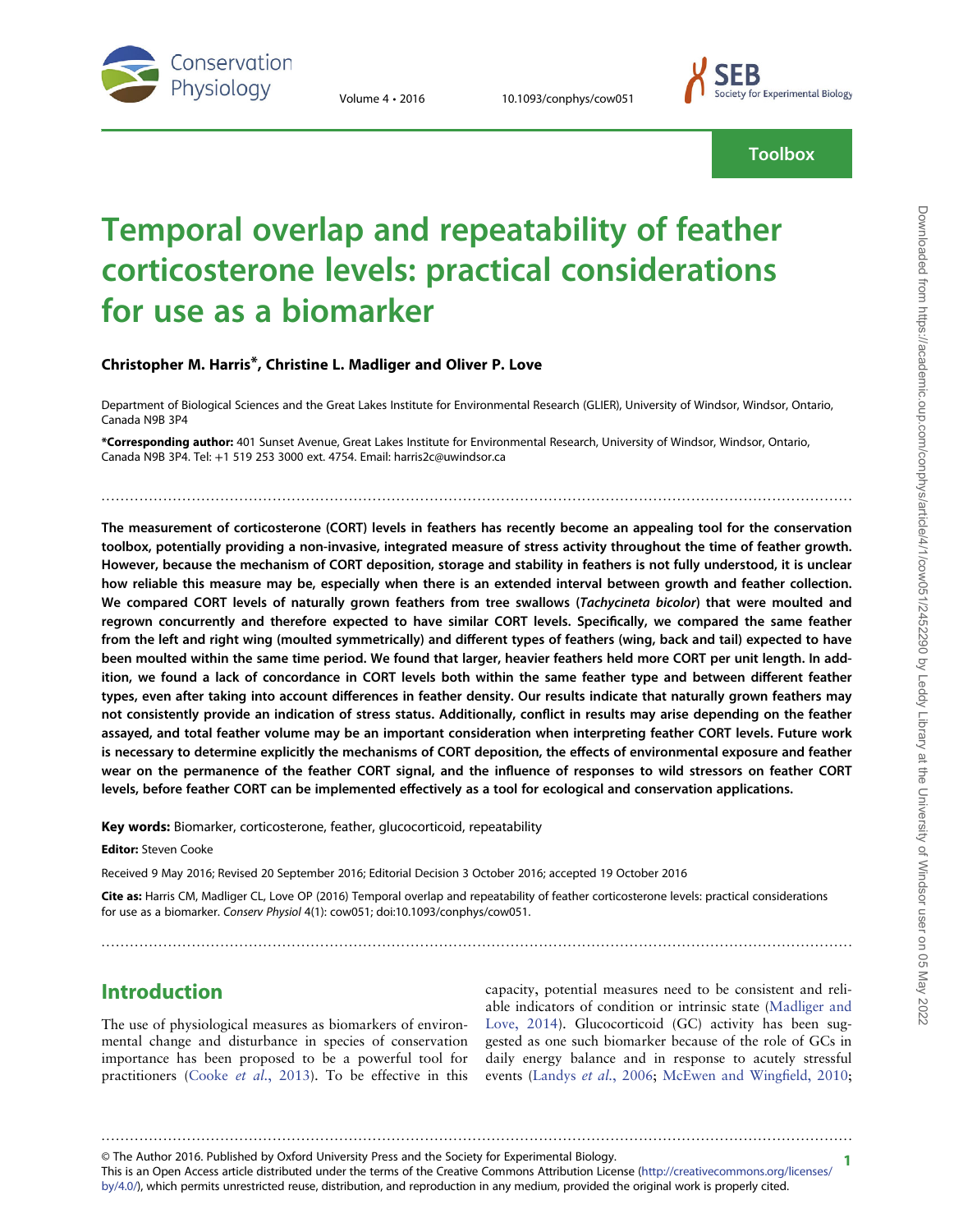[Dantzer](#page-10-0) et al., 2014). However, measuring GCs in the circulation can be difficult, invasive and limited to certain time periods; issues that are especially undesirable in a metric directed towards species of conservation concern [\(Sheriff](#page-11-0) et al.[, 2011](#page-11-0)). As a result, a number of alternative, less invasive sampling media have been proposed and tested (i.e. faeces, saliva and keratin integuments; Sheriff et al.[, 2011](#page-11-0)). Of these, hormone extraction from feathers is a promising, but currently less understood method [\(Bortolotti](#page-9-0) et al., 2008). In particular, determining the mechanisms of corticosterone (CORT) deposition into feathers, the specificity of assays/ antibodies, hormone stability over time, mass dependency, influences of feather colour and type, and variation in CORT along feather length are all necessary in order to understand fully how to interpret feather CORT levels within and across individuals (Lattin et al.[, 2011](#page-10-0); [Jenni-](#page-10-0)[Eiermann](#page-10-0) et al., 2015; Berk et al.[, 2016;](#page-9-0) [Romero and](#page-11-0) [Fairhurst, 2016](#page-11-0)).

The currently proposed model of GC deposition in feathers involves entrapment of CORT, the primary avian GC, as it circulates in the vascularized section of the feather pulp that supplies nutrients and other resources to surrounding structures during feather growth [\(Bortolotti](#page-9-0) et al., 2008; [Jenni-Eiermann](#page-10-0) et al., 2015). This process takes place in a growing feather between the area of cell proliferation at the base of the feather follicle and the area of pulp recession preceding feather deployment [\(Maderson](#page-11-0) et al., 2009; Fig. 1); circulating CORT levels can be deposited throughout this blood quill ([Jenni-Eiermann](#page-10-0) et al., 2015). Once pulp caps are formed, this section of the feather is no longer vascularized, and CORT entrapped within the feather is assumed to be held securely until sampling and analysis of the fully grown feather [\(Bortolotti](#page-9-0) et al., 2009).

The longer time of integration of integument CORT, when compared with other measures such as blood or faeces, should result in this measure being less sensitive to shortterm perturbations or concentration changes. This is because the CORT level from a full feather is expected to represent the average circulating level during the entire period of feather growth (i.e. a period of weeks rather than minutes or hours; [Bortolotti](#page-9-0) et al., 2009). As moult occurs in a defined sequence at fixed and predictable intervals, with multiple feather tracts regrowing simultaneously during heavy periods of moult, the analysis of feathers grown concurrently and sequentially offers a method of testing the reliability of feather CORT to reflect stress exposure. For example, the weeks-long period of integration over the time of growth leads to inherent insensitivity of the total feather CORT level to any single short-term event, suggesting that feathers which overlap closely in growth time, but are found at different locations on the bird, should also show strong agreement in levels. If this understanding of CORT deposition into feathers is correct, a chronic environmental stressor experienced by a bird should translate into high CORT levels in all feathers grown at the same time. This property is necessary in



Figure 1: Diagram representing our current understanding of corticosterone deposition into the longitudinal cross-section of a simplified and idealized feather at mid-growth. Cells proliferate at the base of the feather follicle, pushing previously grown feather cells upwards ([Maderson](#page-11-0) et al., 2009). The cells pattern and differentiate as they move upward through the follicle, forming an inner vascularized dermal core, surrounding feather tissue and an outer sheath [\(Stettenheim, 2000](#page-11-0)). Once beyond the skin, feather tissues are completed, and the dermal core recedes, leaving a pulp cap as its remnant (Lin et al.[, 2006\)](#page-11-0). All tissues dehydrate, and the outer sheath and pulp caps are removed by friction and preening, deploying completed feather tissues ([Stettenheim, 1972](#page-11-0)). Corticosterone (CORT) exposure during early feather growth results in changes to feather structure because of interference with protein production, whereas exposure later in development leads to CORT becoming entrapped within feather tissues and thus reflected in feather CORT levels [\(Jenni-](#page-10-0)[Eiermann](#page-10-0) et al., 2015). Corticosterone exposure ends with the completion of vascularization [\(Bortolotti](#page-9-0) et al., 2008).

order for feather CORT to be interpreted as a relevant and robust indicator of past exposure to chronically elevated stress levels.

To date, multiple studies have shown that feather CORT most often relates to measurements of circulating CORT levels after a standardized stressor rather than those mea-sured at baseline circulating levels ([Bortolotti](#page-9-0) et al., 2008; Lattin et al.[, 2011;](#page-10-0) [Fairhurst](#page-10-0) et al., 2013; [Jenni-Eiermann](#page-10-0) et al.[, 2015\)](#page-10-0). Although this apparent deposition bias towards stress-induced levels may be attributable to the difference in magnitude between baseline and acute levels [\(Fairhurst](#page-10-0) et al., [2013\)](#page-10-0), it nevertheless calls into question the interpretation of feather CORT as an average of circulating levels during feather growth. Given that chronic stress can lead to a variety of changes in hypothalamic–pituitary–adrenal functioning and reactivity within and across species [\(Dickens and Romero,](#page-10-0) [2013\)](#page-10-0), and the stress axis is likely to be down-regulated dur-ing moult [\(Romero, 2002](#page-11-0); [Romero](#page-11-0) et al., 2005), the circumstances and/or threshold under which environmental challenge may lead to increased feather CORT levels remains unclear. In addition, the short duration of the acute increase

..............................................................................................................................................................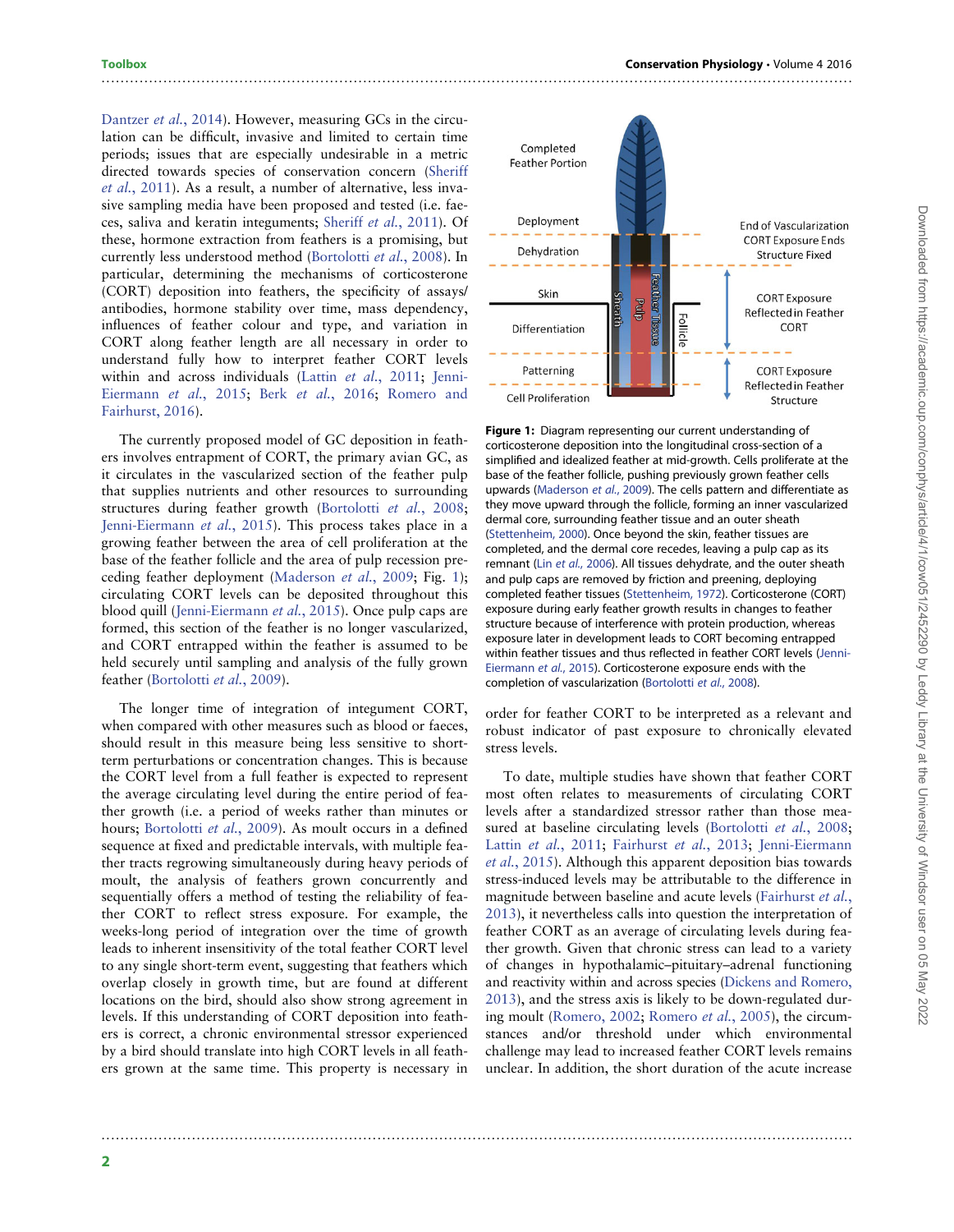repeatability should therefore be high). Materials and methods Feather collection Feathers were obtained from tree swallows in a system of nestboxes at Ruthven Park National Historic Site (42°58′N, 79°52′W) and Taquanyah Conservation Area (42°59′N, 79°54′W) in Haldimand County, Ontario, Canada. Feathers were collected from 16 adult individuals that died naturally during the 2010–2013 breeding seasons for reasons such as starvation, vehicle collision and conflict with invasive house sparrows (Passer domesticus). Birds were found within 24 h of Moult in tree swallows

..............................................................................................................................................................

..............................................................................................................................................................

are a free-living model species [\(Jones, 2003\)](#page-10-0) that undergoes prebasic moult during migration from July to November and a limited spring moult of chin feathers in some individuals ([Stutchbury and Rohwer, 1990](#page-11-0)). Moult begins immediately subsequent to, or in some cases during, breeding ([Hussell, 1983\)](#page-10-0). The species' wide distribution and resilience to study has led to their extensive use in ecological applications such as impact assessment, where physiological biomarkers would be useful tools [\(Ghilain and Bélisle, 2008](#page-10-0); [Harms](#page-10-0) et al., 2010; [Custer,](#page-10-0) [2011](#page-10-0); [Paquette](#page-11-0) et al., 2013; [Cruz-Martinez](#page-10-0) et al., 2015). Finally, tree swallow flight feathers are uniformly dark, preventing confounding effects of pigment differences when com-paring feather CORT levels ([Jenni-Eiermann](#page-10-0) et al., 2015).

[Stutchbury and Rowher \(1990\)](#page-11-0) detailed tree swallow moult of all feather tracts in relationship to primary feather moult because the moult begins with the innermost primary (P1) in mid-July and progresses in sequence outward to completion (P9) by November. Inner secondary feather moult begins concurrently with moult of P2–P4, progressing in a sequence of S8, S9, S7, while the remaining secondaries are moulted beginning from the outermost secondary (S1; concurrently with P5–P6) inward. The central rectrices begin to be replaced when P3–P5 are being moulted, and tail moult proceeds outwards. Body moult starts with the back, belly and breast feathers when the outermost primary in active moult is P2–P4 and is normally completed by the time flight feathers are fully grown. Moult normally proceeds in all feather tracts without reversal or interruption through the

in CORT during the stress response in relationship to the duration of feather growth suggests that feathers which overlap significantly, but not completely, in growth may have very different exposures during stressful events. Therefore, it is currently unclear to what extent feather CORT can be expected to be consistent throughout the naturally grown feathers of an individual in the wild. Consequently, evaluation of the assumed consistency of CORT levels among concurrently grown feathers is important for the correct interpretation of feather CORT results and informed feather sampling decisions.

It should also be noted that while feather CORT should be consistent across feathers, it is not required to have equal levels in absolute terms, as differences in size, shape, colour, structure and growth rate could result in different levels per unit of length [\(Jenni-Eiermann](#page-10-0) et al., 2015; [Patterson](#page-11-0) et al., [2015;](#page-11-0) [Romero and Fairhurst, 2016\)](#page-11-0). Lattin et al. [\(2011\)](#page-10-0) also found that sample mass affects the amount of CORT detected, with smaller than expected amounts of CORT detected as the amount of sample increases. Importantly, this apparent mass dependency of the extraction cannot be overcome by the addition of more solvent, suggesting that hormone levels measured from feathers of very different sizes are not directly comparable owing to differences in extraction efficiency [\(Berk](#page-9-0) et al.[, 2016](#page-9-0)). Even within a given feather, the complexity of feather structure means CORT levels may appear to change along the length of the integument depending on whether hor-mone levels are adjusted by mass or length [\(Bortolotti](#page-9-0) et al., [2008,](#page-9-0) Supplemental Materials; [Bortolotti](#page-9-0) et al., 2009), although this understanding is potentially complicated owing to different amounts of keratin along a feather's length interacting with the mass dependency of the extraction. Thus, while CORT is expected to be deposited in a time-dependent manner reflecting growth [\(Bortolotti 2010](#page-9-0)), feathers of differing size and/or shape may have different capacities. As a result, when comparing different feathers, feather CORT levels should instead have similar levels in relative rather than absolute terms (i.e. in comparison to conspecifics, an individual with prolonged high circulating CORT levels should have correspondingly high relative feather CORT levels in all feathers grown together during this elevation, although absolute levels in these feathers may not be the same).

Here, we investigate patterns of feather CORT levels across feather groups and assess the symmetry and consistency of CORT levels in wild adult tree swallow (Tachycineta bicolor) feathers grown during natural moult. Under the assumption that feather CORT is a consistent and therefore reliable biomarker of stress, we predicted that: (i) different feather types (body, primary, secondary and rectrix) should differ in absolute CORT levels on a per length basis because of differences in size, structure and extraction efficiency; (ii) the same flight feather on both sides of the bird should have the same CORT level because these feathers are moulted symmetrically; and (iii) different types of feathers (i.e. flight and contour) should differ in absolute levels, but should have the same relative levels if they were moulted at the same time (i.e. an individual with high wing feather CORT should also have relatively high body and tail feather CORT if they were moulted at the same time; consistency

Downloaded from https://academic.oup.com/conphys/article/4/1/cow051/2452290 by Leddy Library at the University of Windsor user on 05 May 2022 Downloaded from https://academic.oup.com/conphys/article/4/1/cow051/2452290 by Leddy Library at the University of Windsor user on 05 May 2022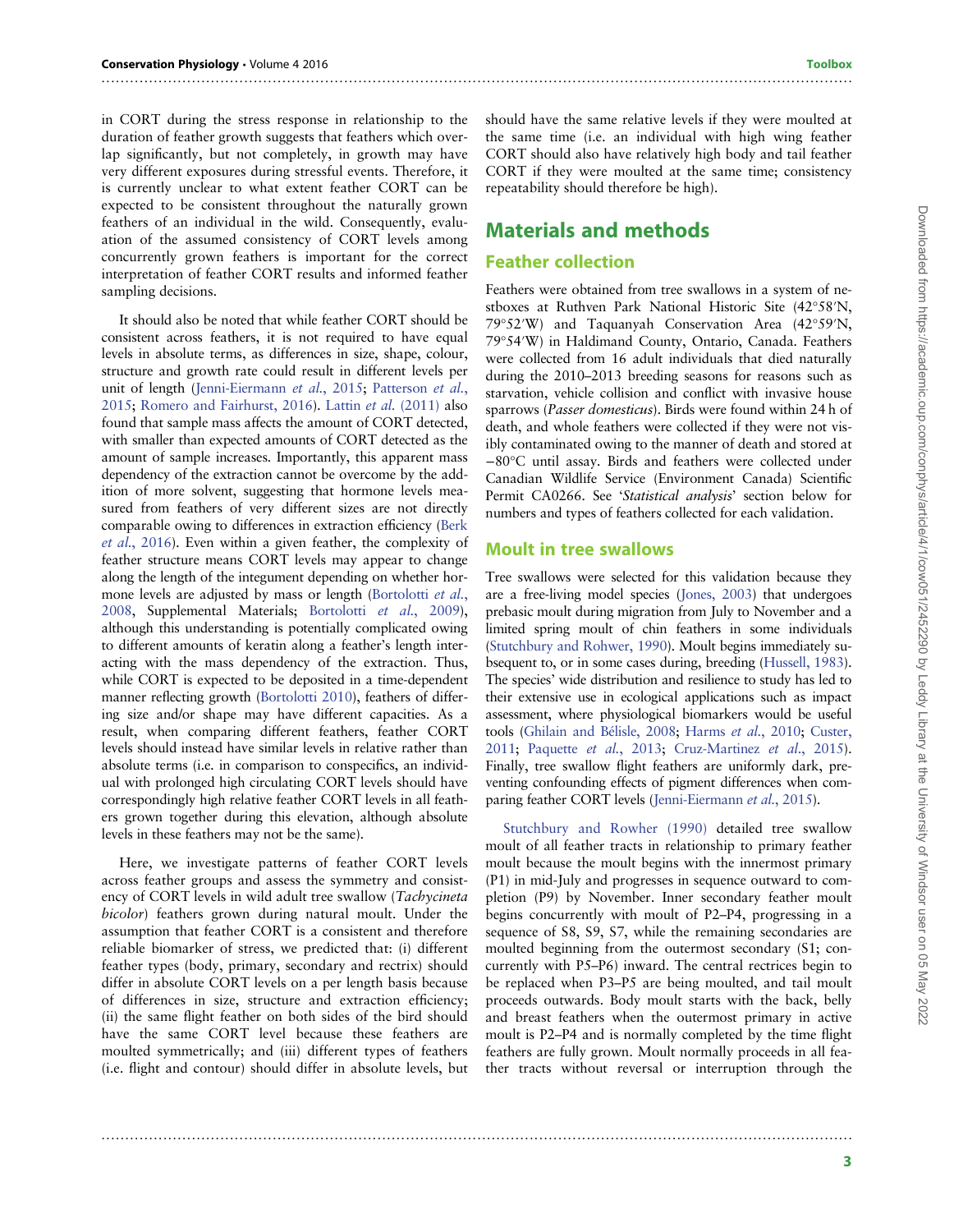autumn migration. We used this detailed description of moult timing and sequence to determine the feathers most likely to be growing concurrently in our subsequent analyses (below).

#### Feather preparation and hormone assay

To remove surface contaminants before analysis, intact feathers were washed by immersion and swirling in a 50 ml Falcon tube filled with a dilute (1%) soap and ultrapure water solution for 30 s (e.g. [Bortolotti](#page-9-0) et al., 2008; [Jenni-](#page-10-0)[Eiermann](#page-10-0) et al., 2015). Feathers were then rinsed using ultrapure water to remove all soap solution and allowed to air-dry overnight. The calamus was removed from the feather using a razor blade, the remaining feather length was measured with callipers, and feathers were minced into fine  $(<1$  mm) pieces using scissors. Feather pieces were collected in a weighed glass scintillation vial, and the vial was weighed a second time to determine the mass of the feather available to be extracted. Corticosterone was extracted from the minced feathers according to the protocol outlined by [Bortolotti](#page-9-0) et al. [\(2008\)](#page-9-0) using 10 ml of HPLC grade methanol. Samples were sonicated for 30 min and then placed in a 50°C water bath overnight. Feather pieces were removed from the hormone extract by vacuum filtration, after which the methanol was evaporated in a fume hood. Samples were reconstituted using assay buffer and assayed in triplicate using Enzo Life Sciences Corticosterone Enzyme Immunoassay (ADI-901-097). This kit has been previously validated for the measurement of feather CORT ([Bourgeon](#page-9-0) et al., 2014). Assayed samples showed an intra- and interassay coefficient of variation of 4.22 and 13.78%, respectively. Feather CORT levels were expressed per length of feather analysed, because this measure is commonly used and thought to reflect incorporation rates during feather growth ([Bortolotti](#page-9-0) et al., 2009).

#### Statistical analyses

#### Patterns across feather groups

Given that absolute feather CORT levels may vary as a result of feather size, structure and/or extraction efficiency, we examined feather CORT levels across different feather types. To do so, we first compared mean CORT levels obtained from the following four feather regions: primary and secondary feathers of the wing, rectrix feathers from the tail and body feathers from the back. Feather group means for 12 individuals were calculated using levels from a representative selection of feathers for each feather group to avoid the need to assay every feather on every bird. The mean for primaries is composed of levels from primaries P2, P4, P6 and P8 from the right side of an individual. The mean for secondaries is composed of levels from right secondaries S1, S2, S4 and S8, while the mean for rectrices was composed of levels from right rectrices R1, R3 and R5. Back feathers were extracted and assayed as five pooled feathers owing to their small size; as such, the level obtained from the assay already represents the mean level. Given that all four feather groups are from the same 12 individuals and the data could not be

normalized across groups using transformations, groups were compared using a Friedman test blocked for individual identity [\(Friedman, 1937\)](#page-10-0). This analysis was repeated using the weight per unit of length of the feathers in place of CORT levels to examine differences in density across feather types, and groups were again compared using a Friedman test blocked for individual identity. Analyses were completed using R 3.1.3 [\(R Development Core Team, 2015](#page-11-0)), and post hoc comparisons were performed using a Wilcoxon– Nemenyi–McDonald–Thompson test ([Galili, 2010\)](#page-10-0).

#### Feather corticosterone symmetry

..............................................................................................................................................................

Left- and right-side flight feathers across all three flight feather groups were compared to assess the degree to which feathers moulted symmetrically contain the same amount of CORT. This analysis assumes that left and right feathers of the same type are moulted and regrown at the same time. Limited information is available regarding the exact synchronicity of moult; however, symmetrical feather loss is considered an indicator of primary moult (as opposed to unexpected feather replacement; e.g. [Marini and Durães, 2001\)](#page-11-0), and many ageing techniques in songbirds are based on the observation of symmetrical wing gaps and matched feather growth [\(Pyle, 1987\)](#page-11-0). In addition, symmetrical moult of flight feathers is considered to be highly beneficial to the maintenance of flight and has been linked to survival probability [\(Freed and Cann, 2012\)](#page-10-0), particularly in species heavily dependent on the maintenance of aerodynamic qualities [\(Balmford](#page-9-0) et al., 1993). Given that swallows forage solely on the wing and migrate during moult, this is likely to be highly pertinent to our study species. Deviations in symmetry in both growth rate and timing of moult may be observed during times of severe environmental challenge (e.g. food limitation; [Swaddle and Witter, 1994;](#page-11-0) [Freed and Cann, 2012](#page-10-0)), in response to lowered body condition ([Swaddle and Witter, 1994\)](#page-11-0) or owing to potential asymmetry in the feather follicles themselves ([Møller, 1996\)](#page-11-0). Overall, paired feathers of the left and right wing are most likely to be moulted and regrown as symmetrically as possible and therefore provide a robust means of testing the consistency of feather CORT levels within a bird. To minimize the effect of pseudoreplication, the following six representative feathers were chosen from all flight feathers: primaries P2 and P6, secondaries S2 and S4 and rectrices R1 and R5 from both sides were assayed in eight birds. Corticosterone levels in the feathers were compared using a single linear regression including all 48 feather pairs (i.e. all feather types together). The CORT levels of both left and right feathers were normal without transformation.

#### Consistency of feather corticosterone levels

..............................................................................................................................................................

Finally, to assess the consistency of the information provided by feather CORT, the repeatability of CORT levels in six different feathers, expected to be grown naturally at overlapping times in moult, was evaluated using feathers from 16 birds. Repeatability was assessed according to [Lessells and](#page-11-0) [Boag \(1987\)](#page-11-0). The feathers were chosen to coincide with a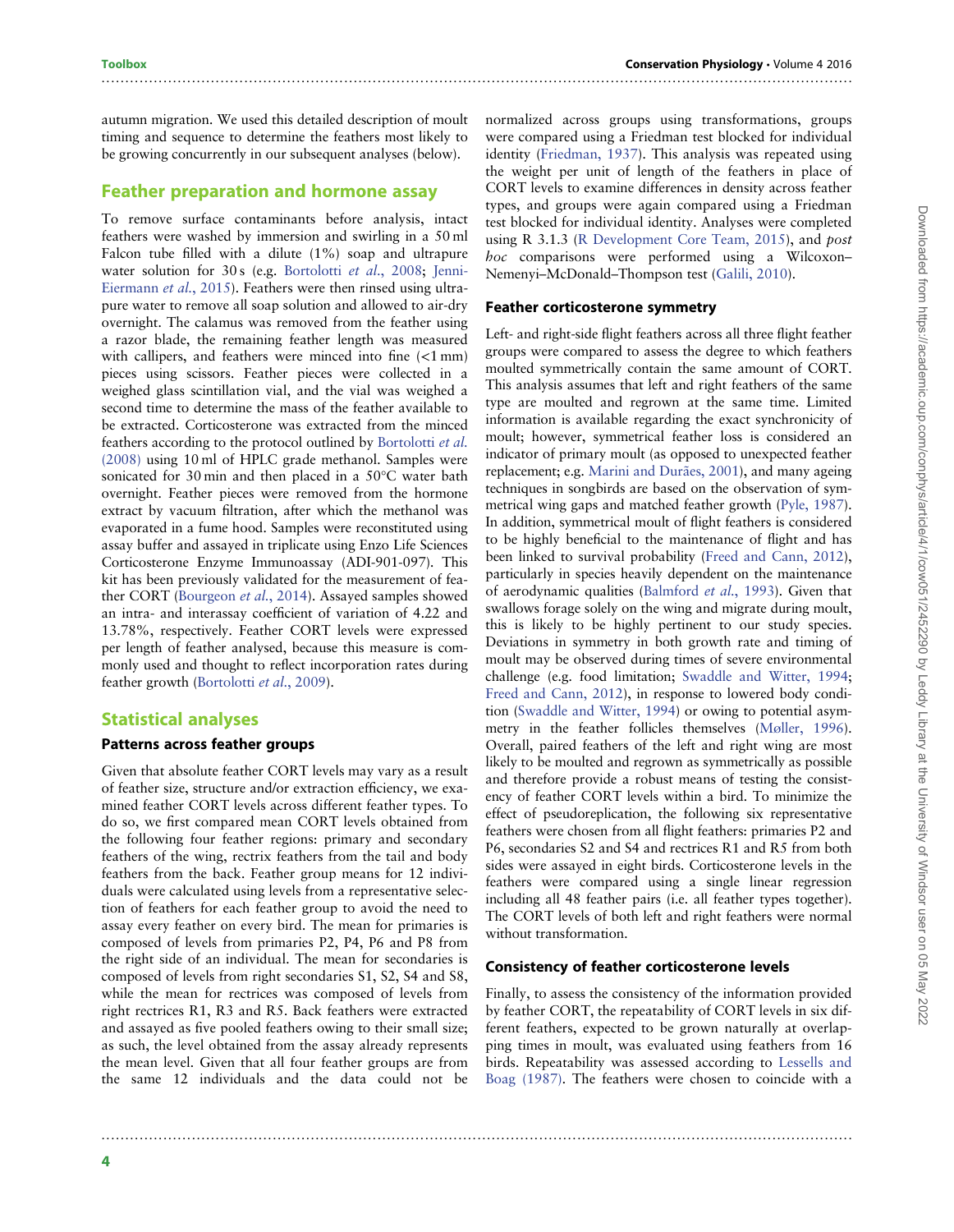heavy period of moult (i.e. a large degree of temporal overlap across several feather types) to allow for a large number of comparisons. Primaries P4 and P5, secondaries S1 and S8, rectrix R1 and back feathers were used because they are all moulted at similar times ([Stutchbury and Rohwer, 1990](#page-11-0)). As absolute levels of different feathers are not directly comparable owing to differences in extraction efficiency across different masses (Lattin et al.[, 2011](#page-10-0)), as well as differences in feather size, structure, growth rate and possible CORTholding capacity, levels were standardized by subtracting the mean CORT level of that feather type (i.e. we calculated consistency repeatability; [Nakagawa and Schielzeth, 2010](#page-11-0); [Dingemanse and Dochtermann, 2013;](#page-10-0) [Biro and Stamps,](#page-9-0) [2015\)](#page-9-0). This allows for the evaluation of the consistency of the signal across feathers relative to those of conspecifics, as an individual with higher relative circulating CORT levels is also expected to have higher relative feather CORT levels in all feathers grown during that time, although none of these levels are directly comparable to each other. The ranked repeatability of these same feather CORT levels was also assessed to determine the within-individual consistency of feather CORT. All analyses were conducted in JMP 10 (SAS Institute).

#### **Results**

#### Patterns across feather groups

The four feather types showed significant differences in feather CORT levels (Friedman test:  $\chi^2(3) = 30.0$ ,  $P < 0.0001$ ; Fig. 2A), and post hoc analysis indicated that, on a per length basis, primary feathers contained more feather CORT than secondary and back feathers, and back feathers contained less feather CORT than rectrices. The mass (in milligrams; mean  $\pm$  SD) of each feather group was as follows: primaries, 13.84  $\pm$  4.92; secondaries, 5.07  $\pm$  2.00; rectrices, 5.71  $\pm$  1.14; and back,  $3.36 \pm 0.66$ . The four feather types in the same samples showed significant differences in weight per unit of length (Friedman test:  $\chi^2(3) = 32.5$ ,  $P < 0.0001$ ; Fig. 2B), and post hoc analysis indicated that given the same length of feather, primary feathers are heavier than secondary feathers and rectrices, and back feathers are lighter than all flight feathers.

#### Symmetry and consistency of feather corticosterone levels

We found no relationship between feather CORT levels from the left and right side of a bird (i.e. feathers expected to be grown over identical time frames;  $P = 0.05$ ,  $R^2 = 0.08$ ; Fig. [3\)](#page-6-0), and the coefficient of determination for the model was low, indicating that feathers moulted at the same time do not have the same feather CORT level. Importantly, our results do not differ if each feather type (primary, secondary and rectrix) are analysed separately.

Repeatability of feather CORT levels across various feathers moulted at the same time was low  $(r = 0.24; F_{15,80})$ 2.87,  $P = 0.001$ ; Fig. [4\)](#page-6-0), as the variation across feathers



Figure 2: (A) Box plot of average corticosterone level (in picograms per millimetre) across different types of feathers in 12 individuals. Letters denote which feather groups are significantly different by the Friedman test  $(\chi^2(3) = 30.0, P < 0.0001)$  blocked for individual identity. (B) Box plot of the average feather weight per unit length (in milligrams per millimetre) for different types of feathers in 12 individuals. Letters denote which feather groups are significantly different by the Friedman test ( $\chi^2(3) = 32.5$ ,  $P < 0.0001$ ) blocked for individual identity.

within individuals was larger than the variation between individuals. Post hoc analysis indicated that the lowest six birds were significantly different from the highest bird, and that the two highest birds could be distinguished from the lowest two birds based on feather CORT levels. Overall, 13 birds could not be categorized as either high or low because of within-individual variation. When assessed by rank, the calculated repeatability statistic was found to be lower  $(r = 0.15, F_{15,80} = 2.08, P = 0.02; Fig. 5).$  $(r = 0.15, F_{15,80} = 2.08, P = 0.02; Fig. 5).$  $(r = 0.15, F_{15,80} = 2.08, P = 0.02; Fig. 5).$ 

#### **Discussion**

..............................................................................................................................................................

..............................................................................................................................................................

Feather CORT levels have primarily been used in ecological and conservation contexts as snap shots into aspects of the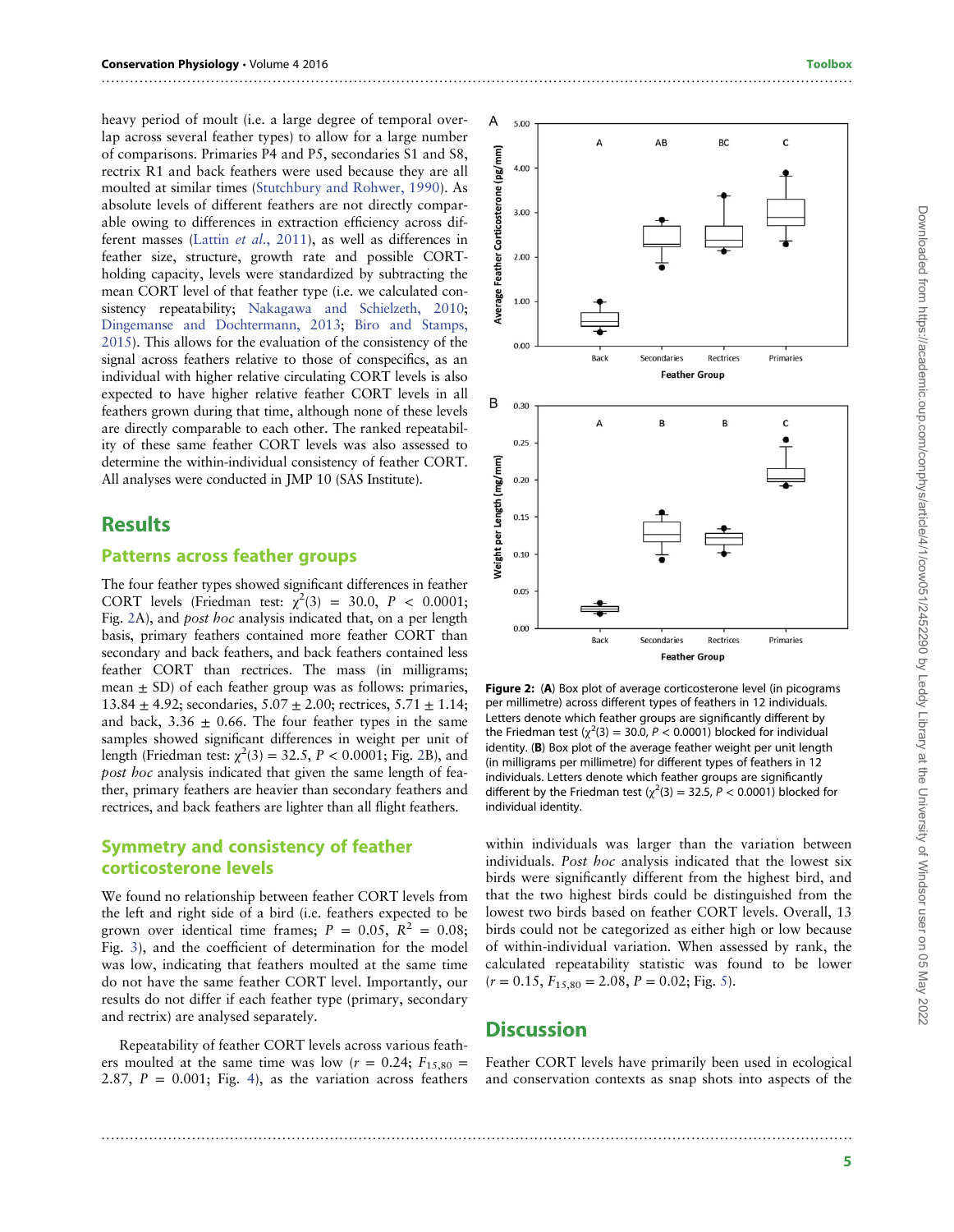

<span id="page-6-0"></span>..............................................................................................................................................................

Figure 3: Linear regression of right and left feather corticosterone levels (in picograms per millimetre) in two representative feathers of three feather groups in eight birds ( $n = 48$ );  $P = 0.05$ ,  $R^2 = 0.08$ . Representative feathers were as follows: primaries (P1 and P6), secondaries (S2 and S4) and rectrices (R1 and R5).



Figure 4: Feather corticosterone levels (in picograms per millimetre) across different feather types grown at a similar time during moult  $(r = 0.24, F_{15,80} = 2.87, P = 0.001)$ . To improve comparisons between feathers of different sizes, feather corticosterone levels have been mean-centred (see Materials and methods). Each line represents levels from five pooled back feathers, primaries P4 and P5, rectrix R1, secondary S1 and tertial S8 from an individual bird. Under perfect repeatability, individual lines would be horizontal, each with a different intercept.

life cycle that may be hard to observe in wild birds directly. In particular, feather CORT levels are often interpreted as indicators of condition or environmental challenge at the location of moult (e.g. [Harms](#page-10-0) et al., 2010; [Legagneux](#page-10-0) et al., [2013](#page-10-0)), predictors of breeding success or survival (e.g. [Koren](#page-10-0) et al.[, 2012](#page-10-0)) or biomarkers of carry-over effects (e.g. [Crossin](#page-10-0) et al.[, 2013;](#page-10-0) [Bourgeon](#page-9-0) et al., 2014; Harms et al.[, 2015](#page-10-0)). Feather CORT is particularly appealing for conservation



Figure 5: Ranked repeatability of feather corticosterone levels of 16 individuals across six feather types moulted during similar time periods ( $r = 0.15$ ,  $F_{15,80} = 2.08$ ,  $P = 0.02$ ). Points represent mean feather corticosterone rank of the individual using measures from primaries P4 and P5, rectrix R1, secondary S1, tertial S8 and five pooled back feathers. Error bars represent 1 SEM, and the dashed line represents perfect repeatability.

applications because it is minimally invasive, relatively easily collected and stored in field settings, and may be a means to sensitively detect negative (or positive) influences of environmental change on organisms of interest.

During moult, multiple feathers of the same and different types are regrown concurrently in a predictable sequence. As a result, analysing CORT levels of feathers grown simultaneously can provide an indication of whether feather CORT may provide a reliable reflection of exposure to environmental challenge or stress. Likewise, given that feathers regrow over a period of weeks, total feather CORT levels should be inherently insensitive to single, short-term stressors. Therefore, feathers found at different locations on the body but whose growth times overlap should also show agreement in feather CORT levels. Overall, extended environmental challenge should result in high CORT levels across all feathers grown concurrently, and validation of this characteristic is essential to the use of feather CORT as an indicator of prior exposure to chronically elevated CORT levels.

#### Patterns across feather groups

..............................................................................................................................................................

In general, we found that larger, heavier feathers held more CORT per unit length, indicating that primary feathers held more CORT than secondary and back feathers, whereas back feathers held less CORT than rectrix feathers. This result is in accordance with our predictions that longer feathers are not only heavier, but heavier per unit length across feather types (also discussed by [Bortolotti, 2010\)](#page-9-0), allowing larger feathers to entrap more CORT during the same expos-ure. Likewise, [Patterson](#page-11-0) et al. (2015) found that feather CORT on a per length basis was positively related to feather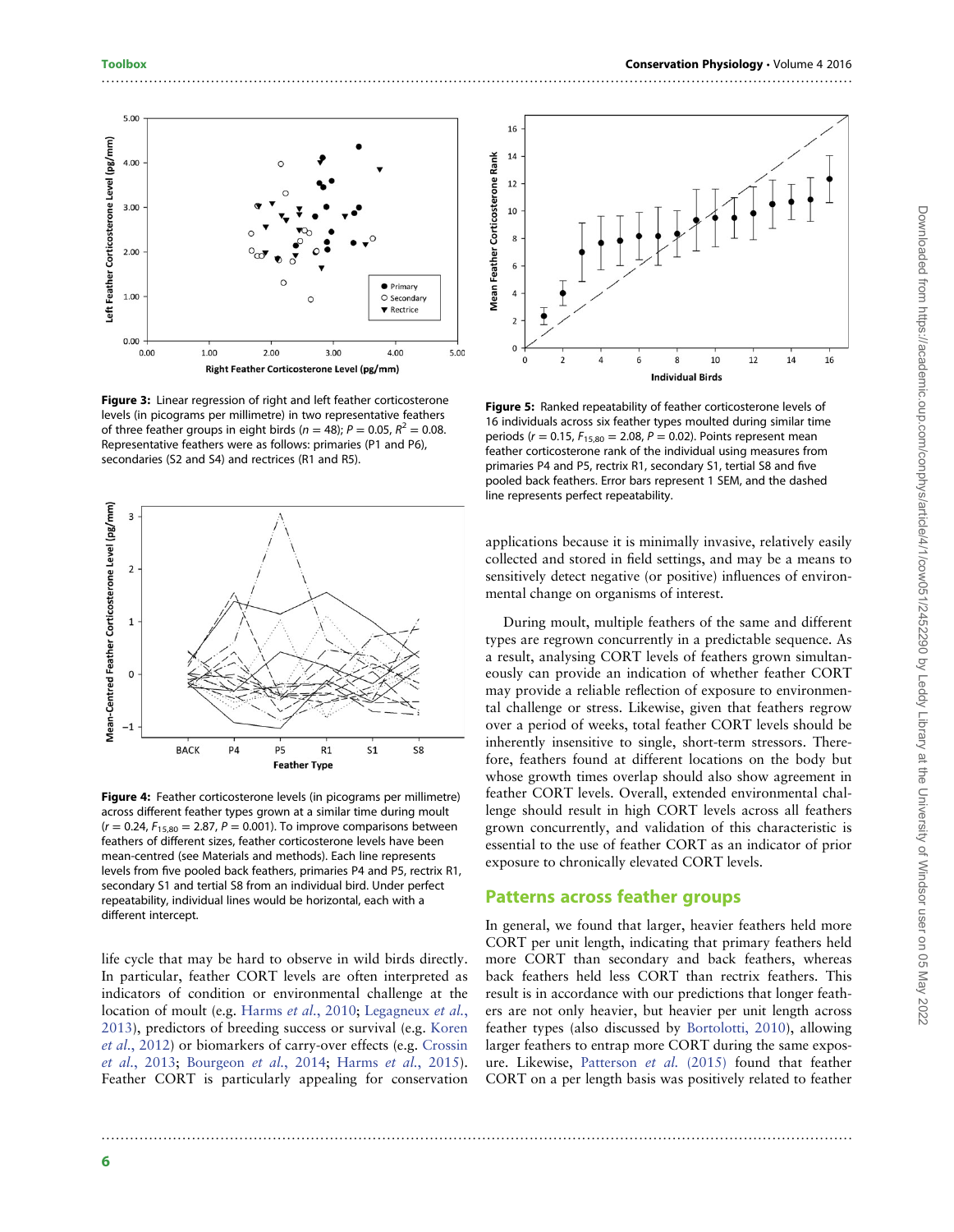mass in 10th primaries and primary coverts of Caspian tern (Hydroprogne caspia) chicks and suggested that reductions in feather densities attributable to food limitation may reduce feather CORT concentrations. Considering that feathers at opposite extremes of size differed greatly in mass and may have exhibited some mass dependency in their extraction (Lattin et al.[, 2011](#page-10-0); Berk et al.[, 2016](#page-9-0)), it is also possible that the differences between the groups may be larger than those shown here, as any mass dependency experienced would have reduced the levels of the largest feathers relative to the smallest. These results suggest that future studies using feather CORT levels should consider the effect of the total feather volume available for deposition, and that length alone may not always be an adequate proxy for growth in some comparisons. For example, the current model of deposition does not take into account the fact that the total amount of keratin within a feather may vary with feather type and assumes that CORT levels vary stochastically throughout the length of the feather according to variation only in circulating levels [\(Bortolotti](#page-9-0) et al., 2009). However, this expected pattern requires: (i) the smaller and lighter distal tip of the feather to hold more CORT per unit of keratin than the wider, thicker and heavier feather midsection; (ii) the rachis to hold the same amount of CORT throughout its length regardless of its proximal to distal taper; and (iii) the feather vane to hold the same amount of CORT as the rachis despite its lower volume and mass of keratin. Our results instead suggest that keratin volume should be considered when assessing these patterns and caution the interpretation of comparative levels of sections of a feather when those sections differ markedly in volume and structure.

#### Symmetry and consistency of feather corticosterone levels

Matched left and right feathers from six representative feather pairs across all flight feathers did not contain the same feather CORT levels. In addition, calculated repeatability values for six feathers across different regions that overlap in moult timing were low for both relative feather CORT levels (24%) and ranked levels (15%), indicating that there is much larger variation in feather CORT levels within individuals than between ([Lessells and Boag, 1987](#page-11-0); [Boake, 1989](#page-9-0)). These results suggest that, at least in some species, naturally grown feathers collected long after moult may not reflect the stress status of an individual consistently and that the analysis of multiple feathers may give conflicting results. It is possible that differences in feather CORT among symmetrical feathers may result from differences in growth rate or exact timing of moult (i.e. lack of symmetry). These types of asymmetries are most often associated with food limitation [\(Swaddle and Witter, 1994;](#page-11-0) [Freed and Cann, 2012](#page-10-0)). However, researchers would rarely have this information in wild systems and, as our feathers pairs showed no gross differences in size, faults, shape or wear, lack of symmetry is unlikely to explain our results. In addition, we acknowledge

that the lack of consistency across different feather types grown at the same time may indicate that the feathers only partly overlapped in growth or differed in growth rate. However, we expected, based on knowledge of moult timing in tree swallows, that these feathers should, at minimum, partly overlap for a period of weeks. If feather CORT is so labile that short time periods can cause marked differences in total feather CORT levels, this poses a difficulty for the use and interpretation of this tool both within and between individuals, particularly for conservation physiology. Depending on which feather is chosen, CORT levels may not adequately reflect the level of environmental challenge being faced by a given individual, and two feathers grown at similar times may provide very different biomarkers of stress level that may not relate to fitness. Although it should theoretically improve consistency, the longer period of GC integration in feathers compared with other media (i.e. plasma, faeces, etc.) does not appear to improve our ability to characterize an individual's stress phenotype.

Our results are similar to those of other studies that have investigated the repeatability of CORT levels of more than one feather from the same individual. For example, CORT levels of different contour feathers from the same individual red-winged blackbirds (Agelaius phoeniceus) were not significantly different, but were also not correlated because of high within-individual variation ([Kennedy](#page-10-0) et al., 2013). Likewise, on a per mass basis, CORT levels of house finch (Haemorhous mexicanus) tail and breast feathers were not significantly different from each other and, although significantly correlated, showed a repeatability of 43% [\(Lendvai](#page-10-0) et al.[, 2013](#page-10-0)). In addition, feather CORT levels were not repeatable within individuals across years in common eiders (Somateria mollissima) or snow geese (Chen caerulescens; [Legagneux](#page-10-0) et al., 2013), and showed a repeatability of 40% in yellow warblers (Setophaga petechia) after controlling for a year effect (23% repeatability before controlling for the year effect; [Grunst](#page-10-0) et al., 2014).

The relatively low repeatability results for feather CORT are comparable to many of the results found for avian plasma CORT repeatability, which as a whole have been mixed ([Romero and Reed, 2008;](#page-11-0) Wada et al.[, 2008](#page-11-0); [Ouyang](#page-11-0) et al., [2011;](#page-11-0) [Rensel and Schoech, 2011;](#page-11-0) Baugh et al.[, 2014\)](#page-9-0). Plasma CORT levels can be assessed over a variety of time frames and tend to be more repeatable over shorter periods (e.g. during breeding compared with across years; [Ouyang](#page-11-0) et al.[, 2011](#page-11-0)). The repeatability literature on feather CORT has been much more limited, probably owing to the age of the technique and the fact that birds must be caught in subsequent years to assess repeatability (i.e. birds must go through a moult cycle to obtain a second feather CORT sample for repeatability analyses). As a result of this longer time frame, it is perhaps not unexpected to find relatively low repeatability of feather CORT levels, for example, because individuals may experience very different environments during moult on a year-to-year basis. However, further investigation is

..............................................................................................................................................................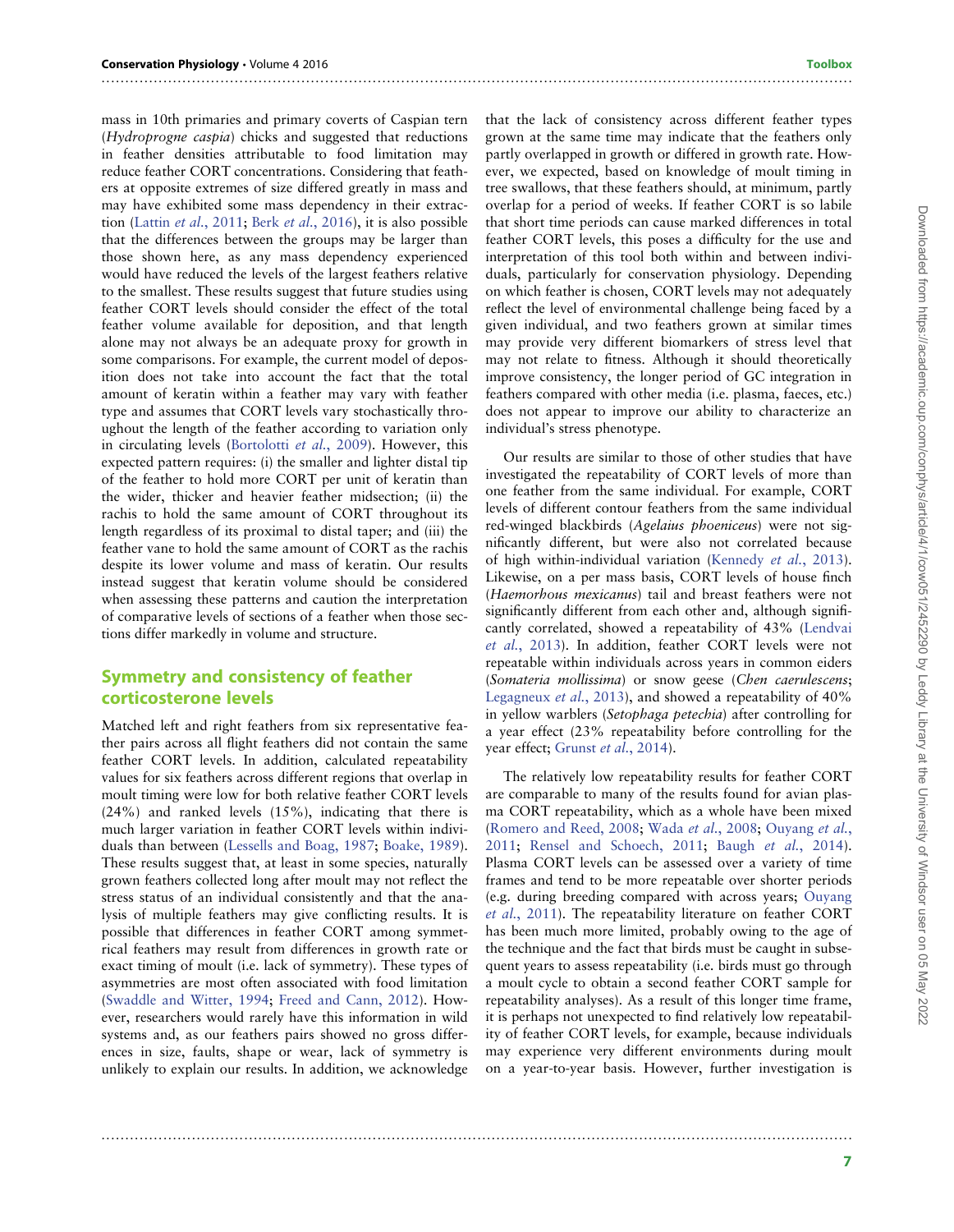necessary to determine: (i) whether some individuals may be able to buffer challenges and therefore produce feathers with similar CORT levels despite environmental change; (ii) how differential regulation of the hypothalamic–pituitary–adrenal axis during moult could alter feather CORT deposition within and across species; and (iii) how prior experiences (e.g. breeding effort) may carry over to the moult period to influence feather CORT levels.

..............................................................................................................................................................

#### Potential causes of high intra-individual variation

Taken together, these results suggest that different feathers, even when grown at the same time during moult, may not contain as similar levels of CORT as predicted by the current model of deposition. Therefore, feather CORT is either not always a straightforward record of circulating CORT levels during feather growth or the levels are not fixed throughout the life of the feather. As discussed earlier, some of the withinindividual variation in feather CORT levels may be the result of an overrepresentation of stress-induced levels experienced during feather growth [\(Bortolotti](#page-9-0) et al., 2009; [Fairhurst](#page-10-0) et al., [2013\)](#page-10-0). As stress-induced GC levels are much higher than baseline levels and are relatively short lived compared with feather replacement duration, feathers with slight differences in growth period may have very different CORT exposure profiles. However, this scenario does not explain the observed lack of correlation in left and right paired feathers. As above, we acknowledge that there are potential differences in the exact period of growth between left and right feathers that could not be accounted for because we were unable to observe moult directly. Future study confirming differences in growth period would be beneficial to our understanding of the potential of feather CORT to differ over short time periods; if two feathers grown over time periods differing by only a few days can show markedly different signals of stress, this biomarker may be hard to interpret in the context of broad environmental quality during moult. Likewise, as the feathers used in this study were grown naturally in adult tree swallows, differences in moult order, timing and growth rate are likely to increase variation. Similar results have been found in the case of stable isotope values in feathers, where such differences can lead to the higher within-individual differences in adult birds when compared with the synchronous moult of nestlings ([Carravieri](#page-9-0) et al., 2014). Moreover, this added variation is in addition to the lack of correlation between left and right paired feathers, and the same sources of variation should be expected in many studies of feather CORT in wild birds that undergo moult during inaccessible times. Overall, this high within-individual variation therefore represents a potential barrier to the use of CORT levels in naturally grown feathers as a biomarker of stress in adult birds.

As high circulating levels of CORT are harmful to protein formation, elevated CORT levels during feather growth can have profound negative effects on feather structure that can

..............................................................................................................................................................

be maintained throughout the remainder of integument growth ([Romero](#page-11-0) et al., 2005; Peters et al.[, 2011;](#page-11-0) [Jenni-](#page-10-0)[Eiermann](#page-10-0) et al., 2015). Given that feathers are necessary for thermoregulation and flight, it follows that birds must minimize CORT-based reductions in feather quality ([Jovani and](#page-10-0) [Blas, 2004](#page-10-0); [Romero](#page-11-0) et al., 2005). Indeed, the seasonal downregulation of CORT release during moult may be a mechanism to avoid the negative effect of CORT on protein stability and synthesis [\(Romero](#page-11-0) et al., 2005) and may lead to lower feather CORT levels in general in naturally moulted feathers compared with replaced feathers. However, it is not clear how differences among individuals in their ability to downregulate hypothalamic–pituitary–adrenal activity or how the current gaps in our understanding of the exact deposition of CORT into feathers (e.g. plasma levels of CORT are in the nanogram range, whereas levels in feathers are in the picogram range; [Romero and Fairhurst, 2016](#page-11-0)) may complicate the interpretation of CORT in feathers grown during natural moult. For example, Done et al. [\(2011\)](#page-10-0) found that reproductive effort (number of young hatched) positively predicted stress-induced CORT levels during moult. It is therefore possible that some of the variation observed in feather CORT levels could be attributable to experiences during breeding carrying over to the subsequent moult stage to influence the regulation of baseline or stress-induced CORT, rather than feather CORT reflecting conditions only during moult.

Despite down-regulation of CORT during moult ([Romero,](#page-11-0) [2002](#page-11-0)) and the importance of growing high-quality feathers, fault bars (small visible lines caused by structural errors from abnormal feather growth) occur with some frequency ([Jovani](#page-10-0) [and Diaz-Real, 2012](#page-10-0)). Furthermore, it has been suggested that individuals should differentially allocate stress-induced fault bars across feathers to minimize their impacts [\(Jovani](#page-10-0) [and Blas, 2004](#page-10-0)). Given that both flight and contour feather tracts are moulted at the same time in many species, differential allocation cannot be accomplished solely through modification of the level of down-regulation, suggesting that there may be further mechanisms to prevent CORT from affecting feather growth in key areas. For example, the mechanisms currently hypothesized to control differential allocation of fault bars, such as blood pressure changes at the follicle collar or constriction of musculature around the follicle [\(Jovani and](#page-10-0) [Rohwer, 2016\)](#page-10-0), may also be relevant to feather CORT deposition. Additionally, as above, stress-induced changes in feather density may change the ability of the feather to reflect CORT levels [\(Patterson](#page-11-0) et al., 2015), which may account for the low repeatability of feather CORT.

A second possibility is that initial feather CORT concentrations following moult may be repeatable, but that levels did not remain static between moult and the point at which feathers were collected. It has been shown that GCs in hair can be reduced by washing and weathering following their deposition (D'[Anna-Hernandez](#page-10-0) et al., 2011; [Hamel](#page-10-0) et al., [2011\)](#page-10-0), and there is evidence that preparatory washes before assay can reduce feather CORT levels [\(Bortolotti](#page-9-0) et al., 2008;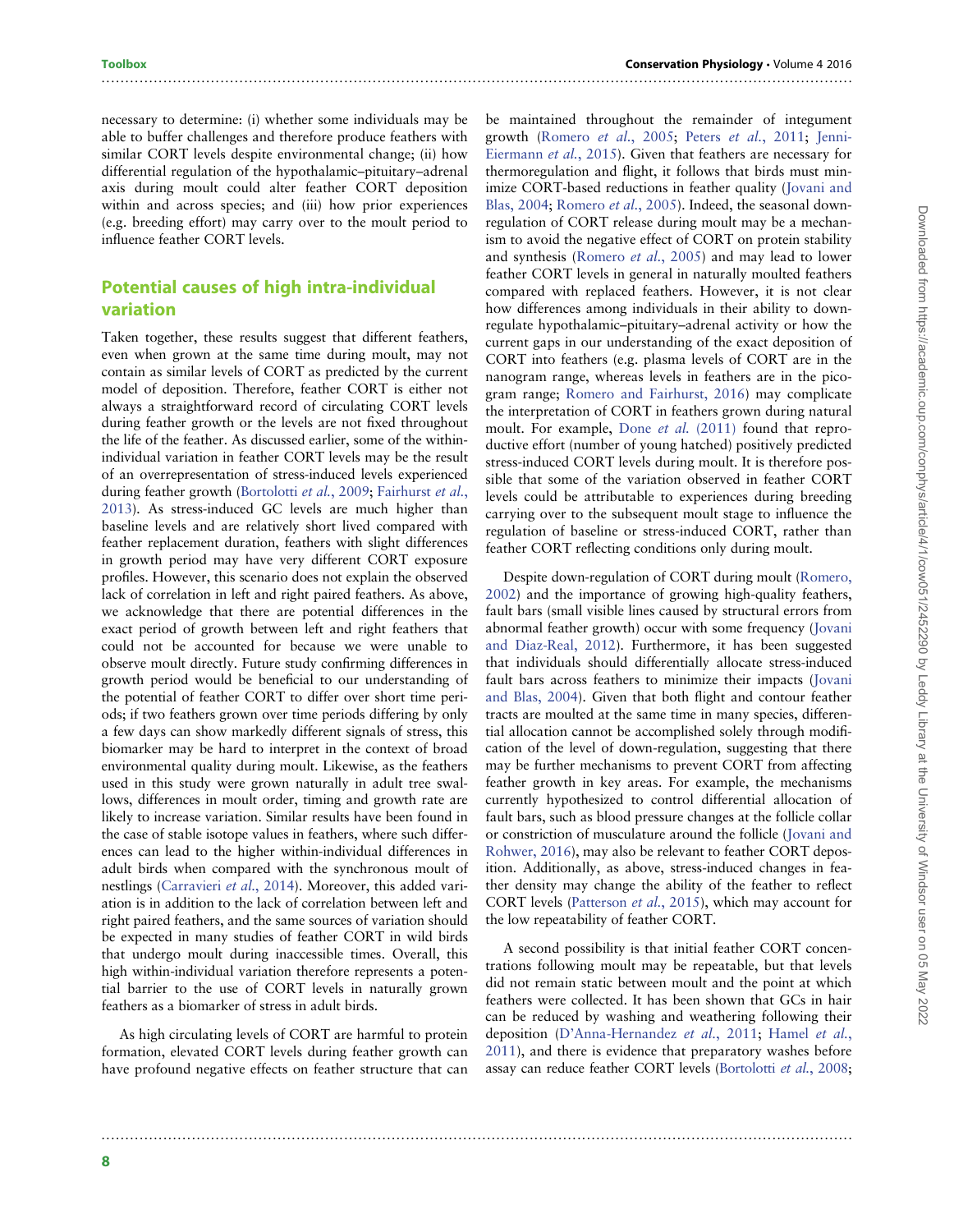<span id="page-9-0"></span>[Jenni-Eiermann](#page-10-0) et al., 2015). Indeed, external changes in feather CORT concentrations have been proposed as explanations of discordant results in other studies ([Lattin](#page-10-0) et al., [2011](#page-10-0); [Jenni-Eiermann](#page-10-0) et al., 2015). External changes could result in a lack of repeatability and in the lack of agreement between left and right feathers, because different feathers could have different levels of exposure both within and between feather types owing to placement, function, structure and preening behaviour. In this study, we washed all feathers identically but, if washing itself alters levels stored within the feather, washing treatments may alter our interpretation of repeatability and feather CORT among individuals in general. However, further validation is still necessary regarding the exact deposition mechanisms, differential allocation and stability in order to understand these implications fully.

### Conclusions: feather corticosterone in the context of ecology and conservation

Feather CORT levels in this study were found to differ across feather types as a result of differences in feather density. Left and right paired, symmetrically moulted feathers did not contain the same CORT levels, and the repeatability of CORT levels in different feathers that overlapped temporally during moult was low. Our combined results caution against the use of naturally grown feathers as a reliable indicator of circulating CORT phenotype. We urge further research aimed at determining whether single feathers can be interpreted as whole-organism indicators of stress level or disturbance. It is possible that researchers may need to sample multiple feathers from each individual, only measure feathers of specific types, and that specific knowledge of moult timing and order may be integral to interpreting feather CORT levels accurately and inferring a CORT phenotype. Indeed, detailed knowledge of moult timing may allow researchers to exploit this tool to their benefit, especially in species with a long period of moult, where different feathers could provide information on different aspects of the life cycle.

As conservation physiology aims to contribute to decision-making and policy to foster success, the tools used by the discipline must be well validated to be viable options for practitioners. Our aim here was therefore to raise awareness of an understudied aspect of feather CORT (i.e. repeatability) and to urge researchers and practitioners to consider this validation as they continue to develop the tool. Overall, future work is needed to examine the mechanisms of deposition, external effects, permanence of signal and responses to known stressors in the wild before feather CORT can be used effectively as a tool for conservation and ecological applications.

## Acknowledgements

We thank Ruthven Park National Historic Site for lodging and access to their study site and nestboxes. We also thank the Grand River Conservation Authority and Habitat

..............................................................................................................................................................

Haldimand for access to their study site and nestboxes. We thank Peter Marier for his assistance with processing feather samples.

## Funding

This work was supported by an Ontario Graduate Scholarship and an Natural Sciences and Engineering Research Council of Canada Postgraduate Scholarship-Doctoral (427552) to C.L.M., and Canada Foundation for Innovation (29401), Canada Research Chair (30342) and a Natural Sciences and Engineering Research Council of Canada Discovery Grant (478021) to O.P.L.

## References

- Balmford A, Jones IL, Thomas AL (1993) On avian asymmetry: evidence of natural selection for symmetrical tails and wings in birds. P Roy Soc Lond B Bio 252: 245–251.
- Baugh AT, van Oers K, Dingemanse NJ, Hau M (2014) Baseline and stress-induced glucocorticoid concentrations are not repeatable but covary within individual great tits (Parus major). Gen Comp Endocrinol 208: 154–163.
- Berk SA, McGettrick JR, Hansen WK, Breuner CW (2016) Methodological considerations for measuring glucocorticoid metabolites in feathers. Conserv Physiol 4: cow020; [doi:10.1093/conphys/cow020](http://dx.doi.org/10.1093/conphys/cow020).
- Biro PA, Stamps JA (2015) Using repeatability to study physiological and behavioural traits: ignore time-related change at your peril. Anim Behav 105: 223–230.
- Boake CR (1989) Repeatability: its role in evolutionary studies of mating behavior. Evol Ecol 3: 173–182.
- Bortolotti GR (2010) Flaws and pitfalls in the chemical analysis of feathers: bad news–good news for avian chemoecology and toxicology. Ecol Appl 20: 1766–1774.
- Bortolotti GR, Marchant TA, Blas J, German T (2008) Corticosterone in feathers is a long-term, integrated measure of avian stress physiology. Funct Ecol 22: 494–500.
- Bortolotti GR, Marchant T, Blas J, Cabezas S (2009) Tracking stress: localisation, deposition and stability of corticosterone in feathers. J Exp Biol 212: 1477–1482.
- Bourgeon S, Leat EH, Magnusdóttir E, Furness RW, Strøm H, Petersen A, Gabrielsen GW, Hanssen SA Bustnes JO (2014) Feather corticosterone levels on wintering grounds have no carry-over effects on breeding among three populations of Great Skuas (Stercorarius skua). PLoS One 9: e100439.
- Carravieri A, Bustamante P, Churlaud C, Fromant A, Cherel Y (2014) Moulting patterns drive within-individual variations of stable isotopes and mercury in seabird body feathers: implications for monitoring of the marine environment. Mar Biol 161: 963–968.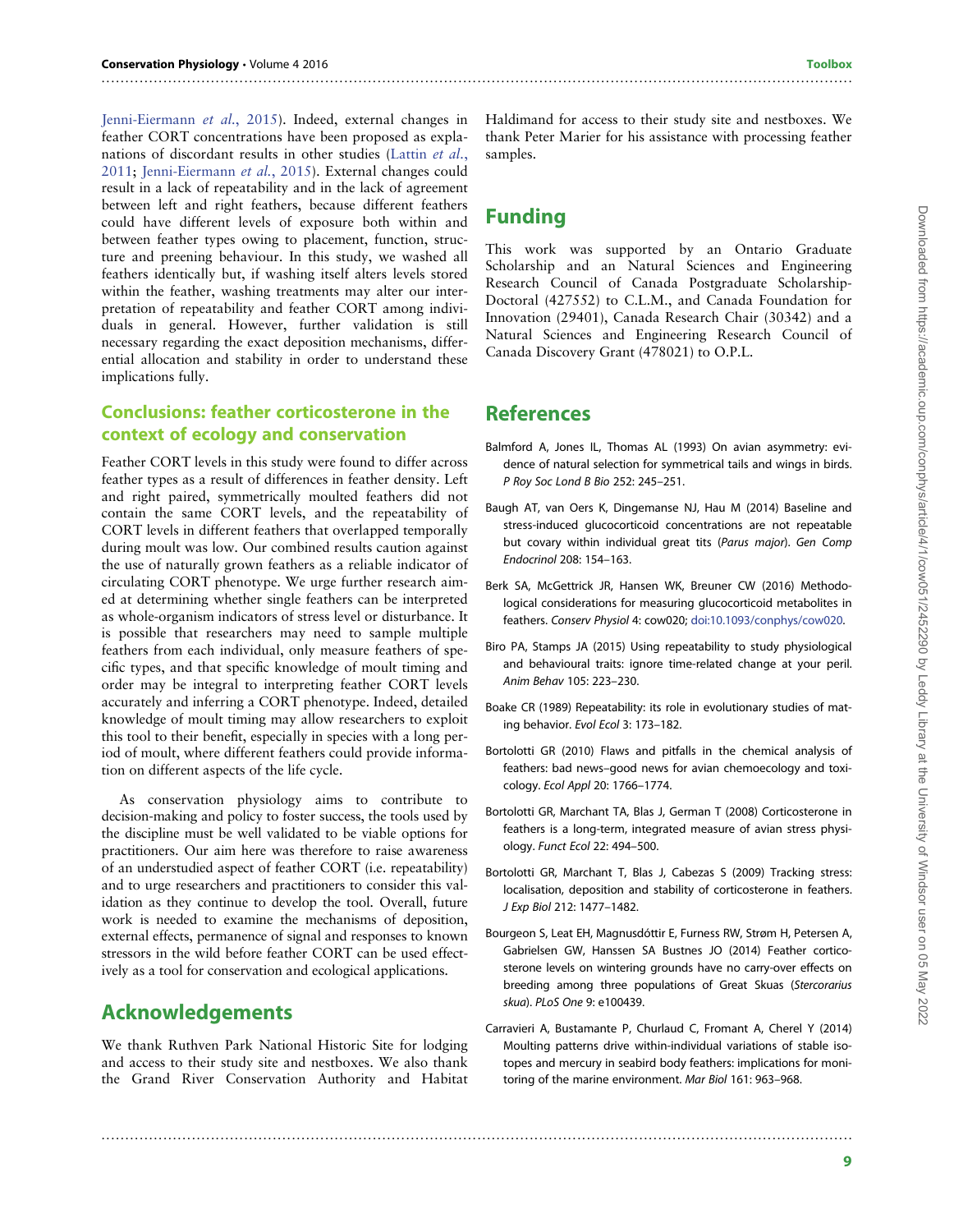- <span id="page-10-0"></span>Cooke SJ, Sack L, Franklin CE, Farrell AP, Beardall J, Wikelski M, Chown SL (2013) What is conservation physiology? Perspectives on an increasingly integrated and essential science. Conserv Physiol 1: cot001; [doi:10.1093/conphys/cot001](http://dx.doi.org/10.1093/conphys/cot001).
- Crossin GT, Phillips RA, Lattin CR, Romero LM, Williams TD (2013) Corticosterone mediated costs of reproduction link current to future breeding. Gen Comp Endocrinol 193: 112–120.
- Cruz-Martinez L, Fernie KJ, Soos C, Harner T, Getachew F, Smits JEG (2015) Detoxification, endocrine, and immune responses of tree swallow nestlings naturally exposed to air contaminants from the Alberta oil sands. Sci Total Environ 502: 8–15.
- Custer CM (2011) Swallows as a sentinel species for contaminant exposure and effect studies. In JE Elliott, CA Bishop, CA Morrissey, eds, Wildlife Ecotoxicology. Springer, New York, pp 45–91.
- D'Anna-Hernandez KL, Ross RG, Natvig CL, Laudenslager ML (2011) Hair cortisol levels as a retrospective marker of hypothalamic–pituitary axis activity throughout pregnancy: comparison to salivary cortisol. Physiol Behav 104: 348–353.
- Dantzer B, Fletcher QE, Boonstra R, Sheriff MJ (2014) Measures of physiological stress: a transparent or opaque window into the status, management and conservation of species? Conserv Physiol 2: cou023; [doi:10.1093/conphys/cou023.](http://dx.doi.org/10.1093/conphys/cou023)
- Dingemanse NJ, Dochtermann NA (2013) Quantifying individual variation in behaviour: mixed-effect modelling approaches. J Anim Ecol 82: 39–54.
- Dickens MJ, Romero LM (2013) A consensus endocrine profile for chronically stressed wild animals does not exist. Gen Comp Endocrinol 191: 177–189.
- Done T, Gow EA, Stutchbury BJ (2011) Corticosterone stress response and plasma metabolite levels during breeding and molt in a freeliving migratory songbird, the wood thrush (Hylocichla mustelina). Gen Comp Endocrinol 171: 176–182.
- Fairhurst GD, Marchant TA, Soos C, Machin KL, Clark RG (2013) Experimental relationships between levels of corticosterone in plasma and feathers in a free-living bird. J Exp Biol 216: 4071–4081.
- Freed LA, Cann RL (2012) Changes in timing, duration, and symmetry of molt of Hawaiian forest birds. PLoS One 7: e29834.
- Friedman M (1937) The use of ranks to avoid the assumption of normality implicit in the analysis of variance. J Am Stat Assoc 32: 675–701.
- Galili T (2010) Post-hoc analysis for Friedman's test. [http://www.r](http://www.r-statistics.com/2010/02/post-hoc-analysis-for-friedmans-test-r-code)[statistics.com/2010/02/post-hoc-analysis-for-friedmans-test-r-code.](http://www.r-statistics.com/2010/02/post-hoc-analysis-for-friedmans-test-r-code) (last accessed 21 October 2016).
- Ghilain A, Bélisle M (2008) Breeding success of tree swallows along a gradient of agricultural intensification. Ecol Appl 18: 1140–1154.
- Grunst ML, Grunst AS, Parker CE, Romero LM, Rotenberry JT (2014) Pigment-specific relationships between feather corticosterone concentrations and sexual coloration. Behav Ecol 26: 706–715.

- Hamel AF, Meyer JS, Henchey E, Dettmer AM, Suomi SJ, Novak MA (2011) Effects of shampoo and water washing on hair cortisol concentrations. Clinica Chimica Acta 412: 382–385.
- Harms NJ, Fairhurst GD, Bortolotti GR, Smits JEG (2010) Variation in immune function, body condition, and feather corticosterone in nestling Tree Swallows (Tachycineta bicolor) on reclaimed wetlands in the Athabasca oil sands, Alberta, Canada. Environ Pollut 158: 841–848.
- Harms NJ, Legagneux P, Gilchrist HG, Bêty J, Love OP, Forbes MR, Bortolotti GR, Soos C (2015) Feather corticosterone reveals effect of moulting conditions in the autumn on subsequent reproductive output and survival in an Arctic migratory bird. Proc Biol Sci 282: [doi:10.1098/rspb.2014.2085.](http://dx.doi.org/10.1098/rspb.2014.2085)
- Hussell DJ (1983) Tree Swallow pairs raise two broods in a season. Wilson Bull 95: 470–471.
- Jenni-Eiermann S, Helfenstein F, Vallat A, Glauser G, Jenni L (2015) Corticosterone: effects on feather quality and deposition into feathers. Methods Ecol Evol 6: 237–246.
- Jones J (2003) Tree swallows (Tachycineta bicolor): a new model organism? Auk 120: 591–599.
- Jovani R, Blas J (2004) Adaptive allocation of stress-induced deformities on bird feathers. J Evol Biol 17: 294–301.
- Jovani R, Diaz-Real J (2012) Fault bars timing and duration: the power of studying feather fault bars and growth bands together. J Avian Biol 43: 97–101.
- Jovani R, Rohwer S (2016) Fault bars in bird feathers: mechanisms, and ecological and evolutionary causes and consequences. Biol Rev Camb Philos Soc in press. [doi:10.1111/brv.12273.](http://dx.doi.org/10.1111/brv.12273)
- Kennedy EA, Lattin CR, Romero LM, Dearborn DC (2013) Feather coloration in museum specimens is related to feather corticosterone. Behav Ecol Sociobiol 67: 341–348.
- Koren L, Nakagawa S, Burke T, Soma KK, Wynne-Edwards KE, Geffen E (2012) Non-breeding feather concentrations of testosterone, corticosterone and cortisol are associated with subsequent survival in wild house sparrows. Proc Biol Sci 279: 1560–1566.
- Landys MM, Ramenofsky M, Wingfield JC (2006) Actions of glucocorticoids at a seasonal baseline as compared to stress-related levels in the regulation of periodic life processes. Gen Comp Endocrinol 148: 132–149.
- Lattin CR, Reed JM, DesRochers DW, Romero LM (2011) Elevated corticosterone in feathers correlates with corticosterone-induced decreased feather quality: a validation study. J Avian Biol 42: 247–252.
- Legagneux P, Harms NJ, Gauthier G, Chastel O, Gilchrist HG, Bortolotti G, Bêty J, Soos C (2013) Does feather corticosterone reflect individual quality or external stress in arctic-nesting migratory birds? PLoS One 8: e82644.
- Lendvai ÁZ, Giraudeau M, Németh J, Bakó V, McGraw KJ (2013) Carotenoid-based plumage coloration reflects feather